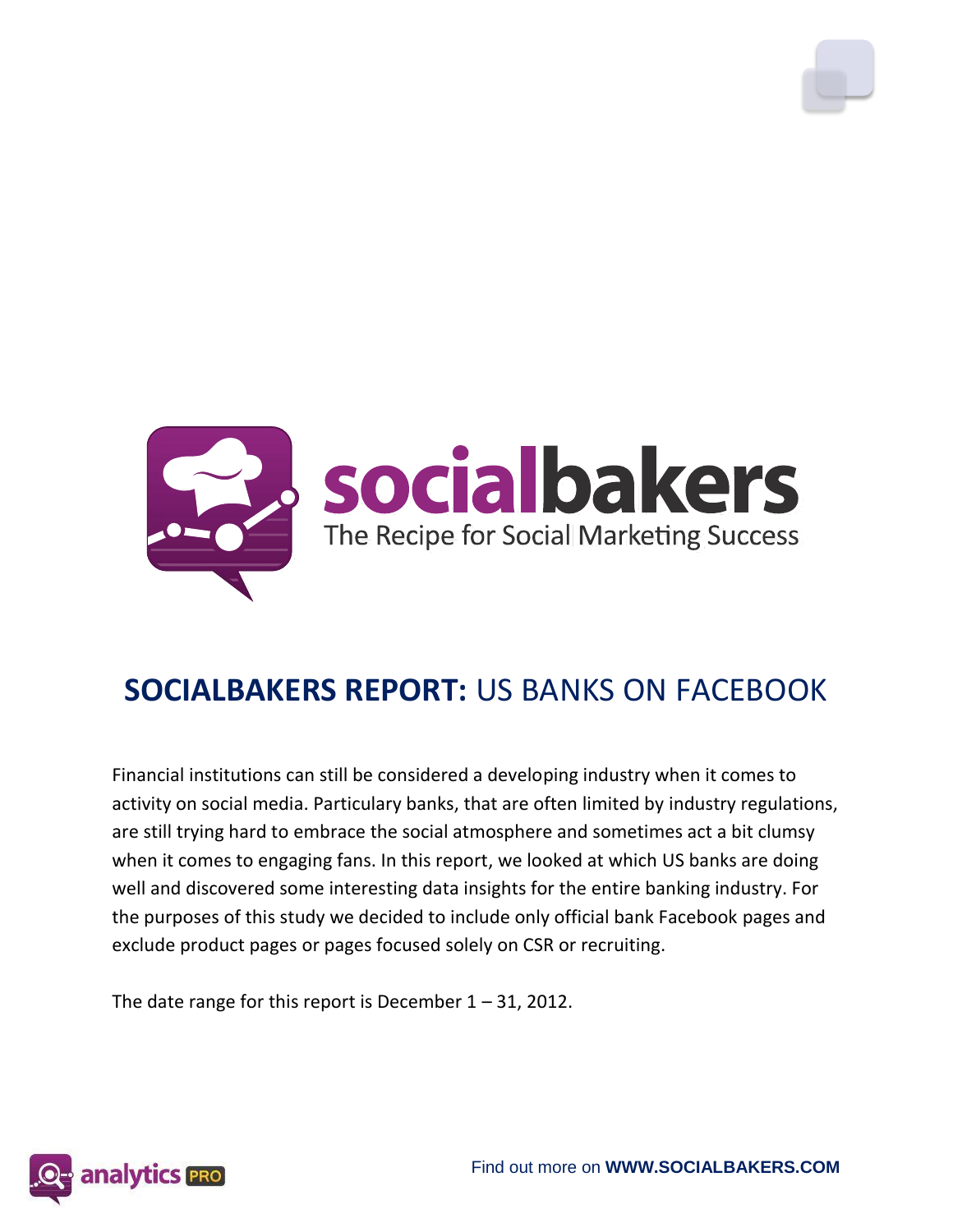

### **NUMBER OF FANS**

#### Top 10 Facebook Brands by Number of Fans

|                           |                   |                        | Change            | Fans    |
|---------------------------|-------------------|------------------------|-------------------|---------|
| 1                         | Counsel To        | Capital One            | $t + 89834$       | 2943821 |
| 2                         |                   | American Express       | $t + 10587$       | 2707801 |
| 3                         |                   | <b>Bank of America</b> | $t + 52760$       | 752 849 |
| $\it 4$                   | citi <sup>-</sup> | Citibank US            | $t + 46488$       | 618 873 |
| 5                         | <b>THE REAL</b>   | <b>USAA</b>            | $t + 105979$      | 493 543 |
| 6                         | WELLS<br>FARGO    | Wells Fargo            | $t + 19342$       | 483 374 |
| $\overline{\mathfrak{c}}$ | <b>Q</b>          | PNC Bank               | $t + 1677$        | 120 148 |
| 8                         | 驒                 | Charles Schwab         | $t + 605$         | 94 567  |
| 9                         | TD                | TD Money Lounge - U.S. | $\mathbf{F}$ - 21 | 87 410  |
| 10                        | <u>us</u>         | U.S. Bank              | $t + 20055$       | 68 187  |

If we look at the total number of fans we see that **the most succesful bank in this field is Capital One** with 2,943,821 fans, **followed by American Express** with 2,707,801 fans and **Bank of America** with 752,849 fans.

If we focused solely on the local US audience, AMEX would be first with more than 2,290,000 fans compared to Capital One's 1,772,000 fans.

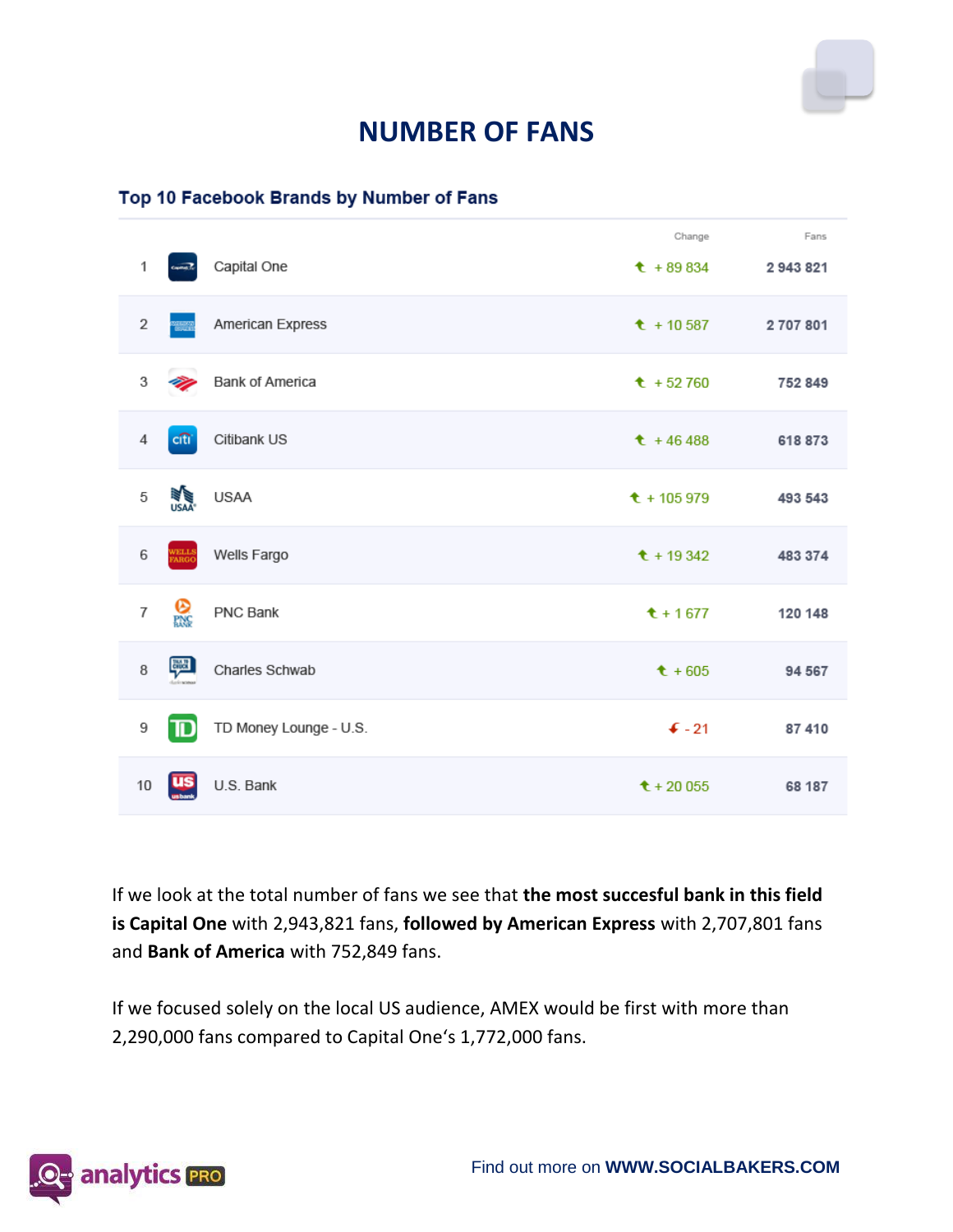## **FACEBOOK FAN GROWTH**

#### **Top 3 Fastest Growing Facebook Brands**

| 1              | <b>THE REAL</b>     | <b>USAA</b>     | $t + 105979$ |
|----------------|---------------------|-----------------|--------------|
| 2              | $\epsilon_{\rm{w}}$ | Capital One     | $t + 89834$  |
| 3 <sup>7</sup> | <u>N</u>            | Bank of America | $t + 52760$  |

#### **The fastest growing US bank in December 2012 was USAA with 105,979 new fans**,

followed by Capital One (+89,834) and Bank of America (+52,760). The average number of fans attracted by US Banks in December was 19,128.

### **FAN ENGAGEMENT**

| Top 3 Facebook Brands<br>by Engagement Rate |                | A Average Page<br>Rengagement Rate<br>耍 | 0.576%  |
|---------------------------------------------|----------------|-----------------------------------------|---------|
| SUNTHUNT<br>SunTrust<br>1                   |                |                                         | 1.529 % |
| $\mathcal{D}$                               | Charles Schwab |                                         | 1.184%  |
| <u>us</u><br>U.S. Bank<br>3                 |                |                                         | 0.373%  |

When it comes to engaging fans, **the most succesful was SunTrust with an average engagement rate 1.529 %**, followed by Charles Schwab (1.184 %) and U.S. Bank (0.373 %). Engagement Rate is calculated as the average number of likes, comments and shares per post on a given day divided by the total number of Fans for the page. For the purposes of this report we included in this metric only pages with more than 15,000 fans. An **average Page Engagement Rate for U.S. banking would be 0.576 %**

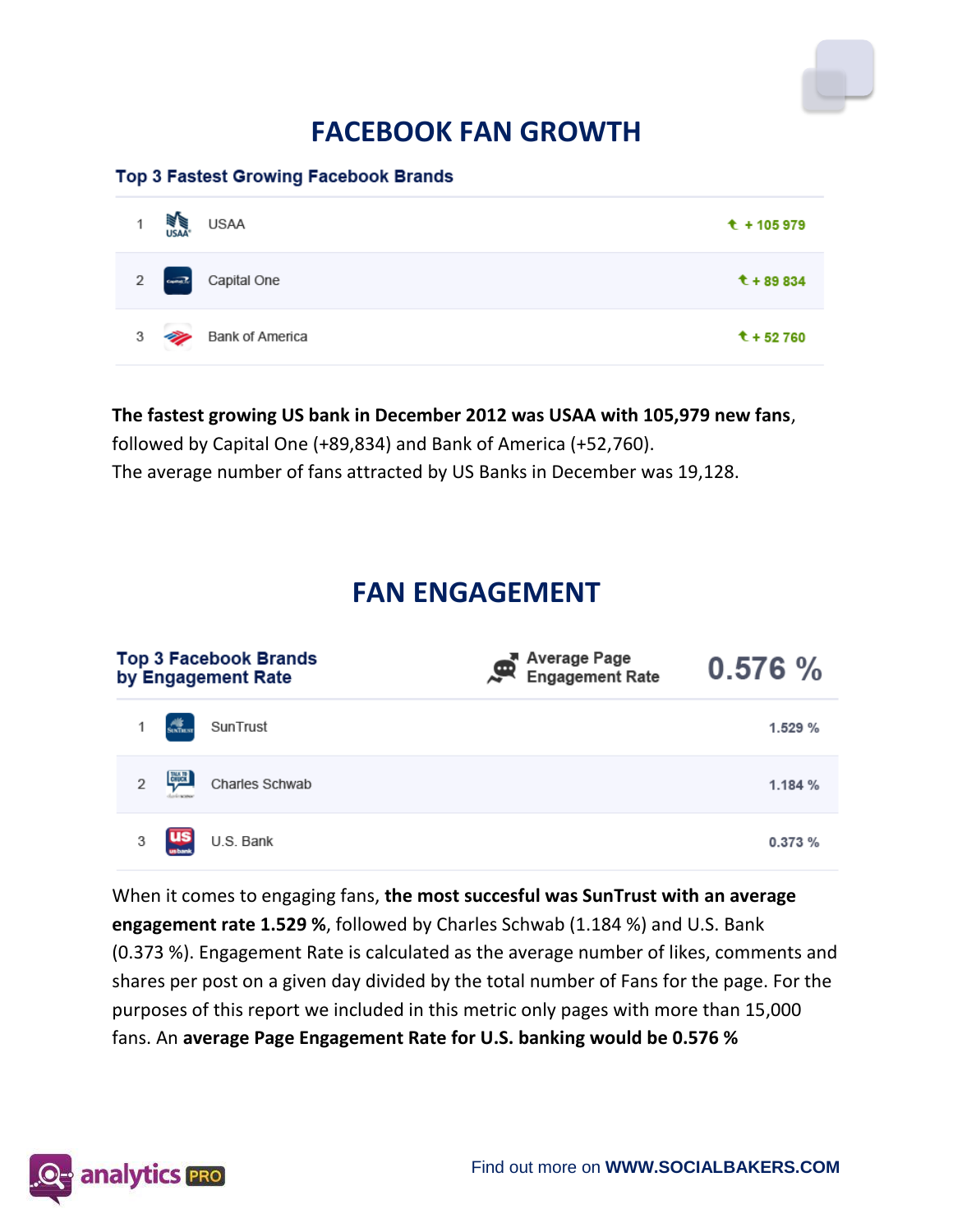# **TOTAL INTERACTIONS**



If we look at the total amount of interactions (the total number of likes, comments and shares) the U.S. banks recieved, we clearly see that **American Express was outstanding with the total of 200,345 interactions**; second was Wells Fargo with 85,560 and USAA with 70,313.

If we look at the common type of interactions that banks recieve, we see that the most popular is a **common** "like" which is dominant with 89 % of all interactions, followed by shares (6 %) and comments (5 %).

### **POST TYPES**



**51** % of All Posts Section Post Engaging

The most engaging and also the most common posts were Photos which consisted of 51 % of all post types, followed by statuses, links and video posts.